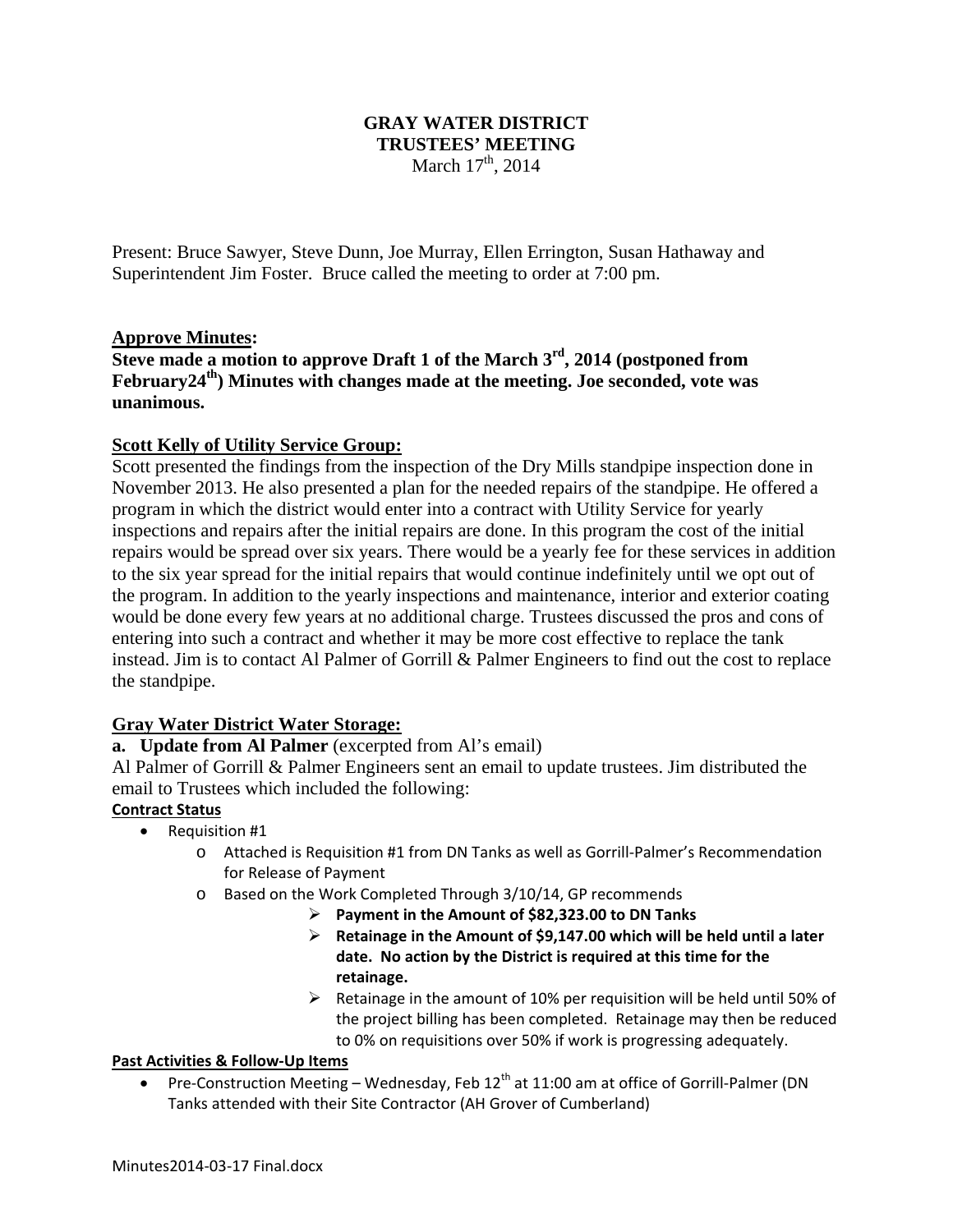- See attached notes from Pre-Construction Meeting
- Project Schedule from DN Tanks is attached.
- Project Schedule with Approximate Values of Work from DN Tanks is attached to assist District in projecting cash flow.
- $\bullet$  Week of 3/10/14
	- o Completed tap on 3/10/14
	- o Installed 16" main to tee and 16" stub toward Town
	- o Relocated hydrant
	- o Installed over 270 feet of water main toward tank.

## **Upcoming Activities – Next Two Weeks**

- $\bullet$  Week of 3/17/14
	- o Complete water main installation up to tank pad.
	- o Install underdrain and tank drain
	- o Complete roadway grading and ditching
	- o Install roadway gravels.
- $\bullet$  Week of 3/24/14
	- Site Contractor Anticipates Demobilizing from the Site on 3/21/14
- Remobilization for Start of Tank Foundation Excavation Anticipated 4/7/14 (Weather Dependent)

#### **Contractor Submittals**

 Awaiting Tank Submission. Will forward to District for review upon receipt. Revised Anticipated Receipt is March 21, 2014

## **Other Items**

 Anticipate submission of Landscape Plan to Town on 3/19/14. Draft Plan Provided To District on 3/7/14. GP meeting with Bedard (Abutter to West) at 4:00 pm today.

## **b. Pay Request from DN Tanks:**

Jim and Trustees reviewed the Pay Request and talked about how to go about receiving payment from the Town of Gray for construction invoices per a previous agreement. Jim is to contact Deb Cabana, Gray Town Manager, to discuss a schedule.

## **Joe made a motion to allow Jim to work out a pay schedule with the Town of Gray. Steve seconded, vote was unanimous.**

## **Superintendents Report:**

- **a.** February Bacteria tests were absent for total coliform and E-coli.
- **b.** Average usage for February: 230 GPM

## **Additions to the Agenda:**

Susan's term is expiring this summer. Susan is not sure yet if she will seek reelection.

## **GWD Utility Tractor:**

The vehicle we spoke about last week is still available, it lists at \$42,000. This vehicle could be used by the District in a multitude of ways; snow blowing standpipes and pump stations,